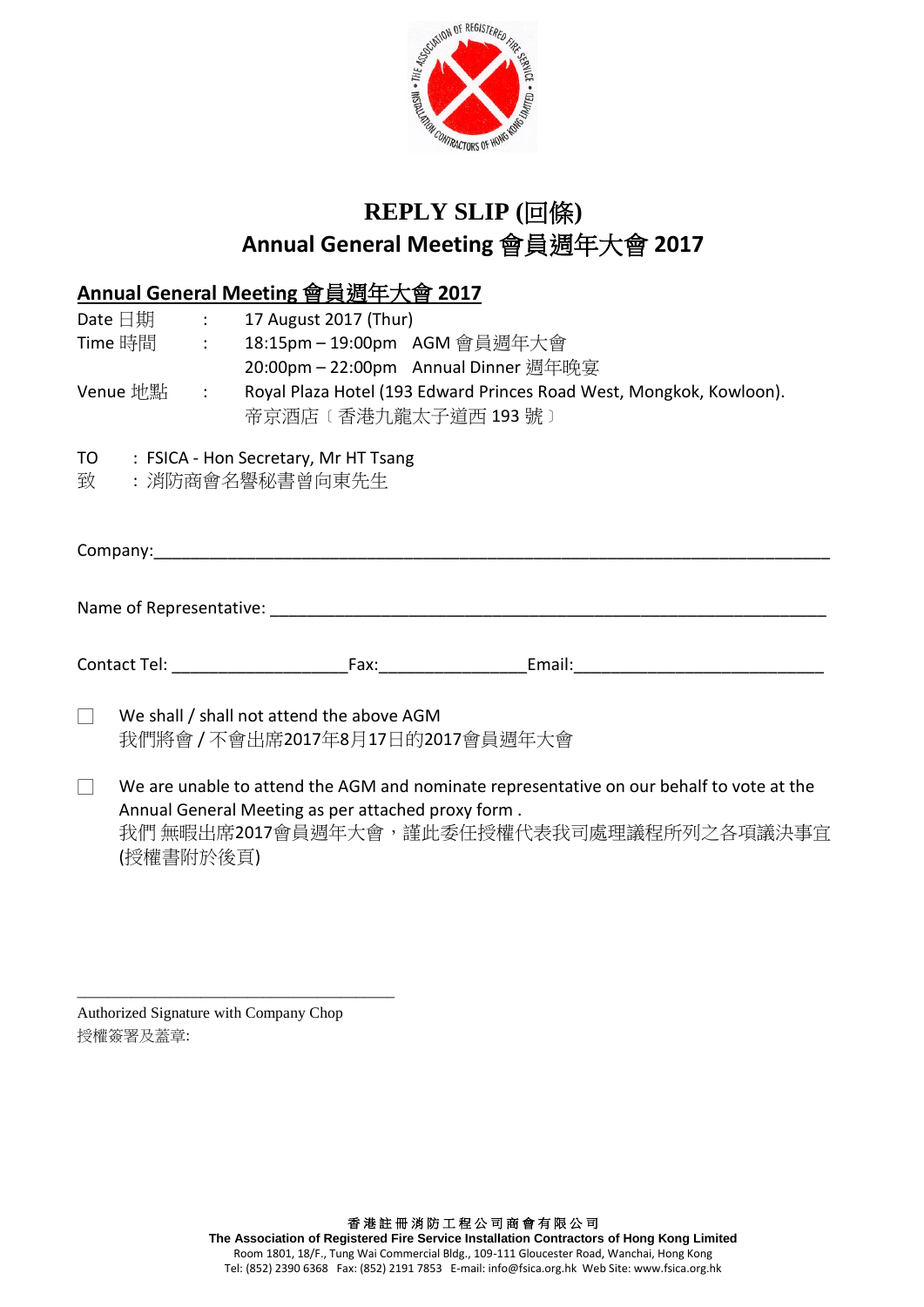

#### **PROXY FORM** 委託書

|               |                                                                         | $I/we$ , $I/we$ , $I/we$ , $I/we$ , $I/we$ , $I/we$ , $I/we$ , $I/we$ , $I/we$ , $I/we$ , $I/we$ , $I/we$ , $I/we$ , $I/we$ , $I/we$ , $I/we$ , $I/we$ , $I/we$ , $I/we$ , $I/we$ , $I/we$ , $I/we$ , $I/we$ , $I/we$ , $I/we$ , $I/we$ , $I/we$ , $I/we$ , $I/we$ , $I/we$ , $I/we$ , $I/we$<br>being a |
|---------------|-------------------------------------------------------------------------|----------------------------------------------------------------------------------------------------------------------------------------------------------------------------------------------------------------------------------------------------------------------------------------------------------|
|               | *Life / Corporate Member of the above named Association, hereby appoint |                                                                                                                                                                                                                                                                                                          |
|               | Administrator of the Association or;                                    |                                                                                                                                                                                                                                                                                                          |
|               |                                                                         | $\frac{1}{2}$ (Name of Proxy) of $\frac{1}{2}$ (Name of Proxy) of $\frac{1}{2}$                                                                                                                                                                                                                          |
|               |                                                                         | as our proxy to vote for us on our behalf at Annual General Meeting of <b>THE ASSOCIATION OF</b>                                                                                                                                                                                                         |
|               |                                                                         | <b>REGISTERED FIRE SERVICE INSTALLATION CONTRACTORS OF HONG KONG LIMITED to</b>                                                                                                                                                                                                                          |
|               | be held on the seventeenth day of August 2017.                          |                                                                                                                                                                                                                                                                                                          |
|               |                                                                         |                                                                                                                                                                                                                                                                                                          |
|               |                                                                         |                                                                                                                                                                                                                                                                                                          |
|               | 公司商會有限公司之*永久會員/公司會員,現委託                                                 |                                                                                                                                                                                                                                                                                                          |
| □ 商會行政主任;     |                                                                         |                                                                                                                                                                                                                                                                                                          |
|               |                                                                         |                                                                                                                                                                                                                                                                                                          |
|               |                                                                         | 作為本人/吾等的代表,代表本人/吾等出席香港註冊消防工程公司商會有限公司在 2017 年 8 月 17 日召開                                                                                                                                                                                                                                                  |
| 的週年會員全體大會及投票。 |                                                                         |                                                                                                                                                                                                                                                                                                          |
|               |                                                                         |                                                                                                                                                                                                                                                                                                          |

\* 請刪去不適用者

\*Please delete whichever is inappropriate.

Authorized Signature and Chop 簽署及蓋章

\_\_\_\_\_\_\_\_\_\_\_\_\_\_\_\_\_\_\_\_\_\_\_\_\_\_\_\_\_\_\_

Date 日期: